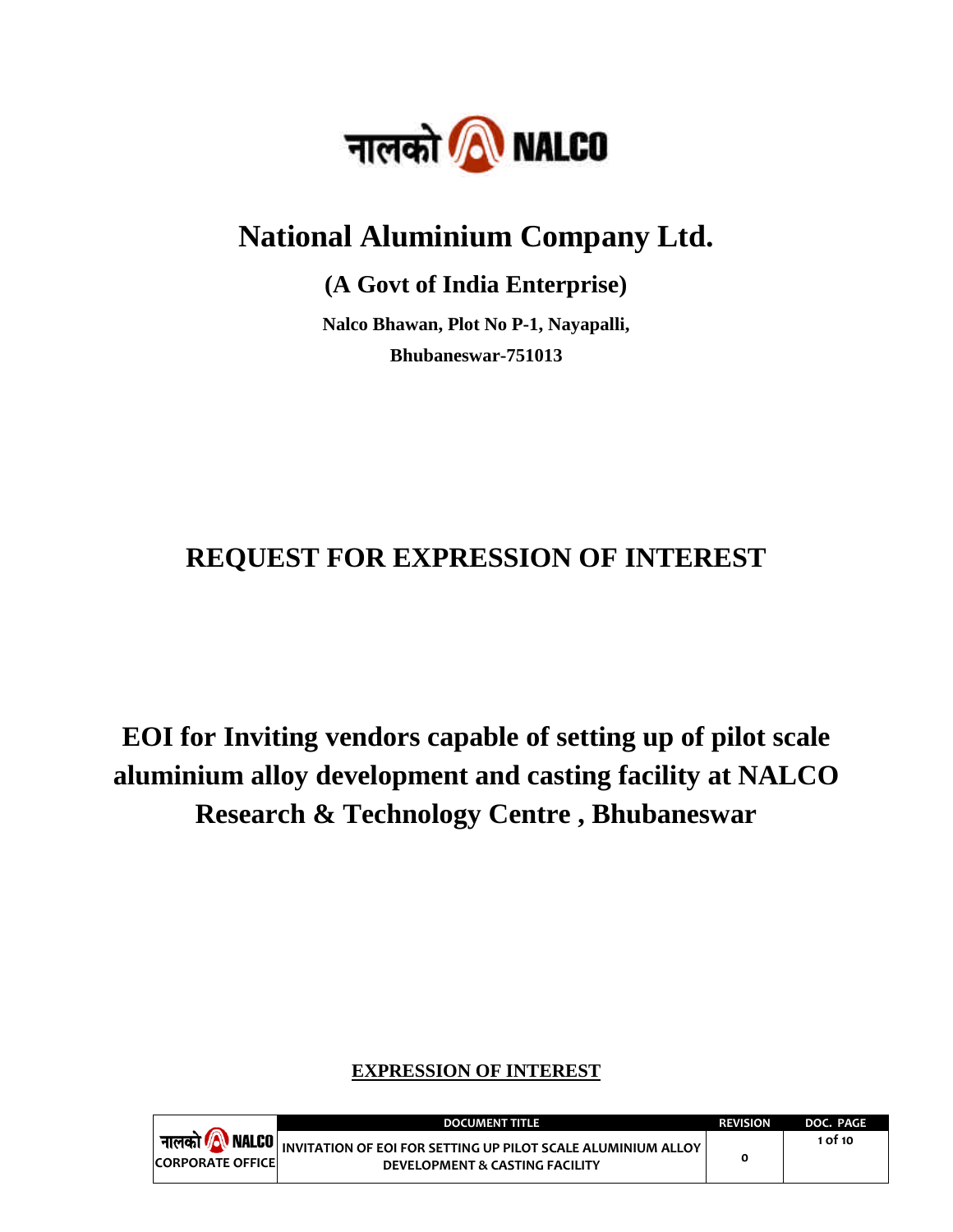**Sub : Expression of Interest for Inviting vendors capable of setting up of pilot scale aluminium alloy development and casting facility at NALCO Research & Technology Centre , Bhubaneswar**

## **1.0 NATIONAL ALUMINIUM COMPANY LIMITED – AN INTRODUCTION:**

- **1.1** National Aluminium Company (NALCO) was incorporated in 1981 as a Public Sector Company under Ministry of Mines, Govt. of India. NALCO is Asia's largest integrated Aluminium complex having Bauxite Mines, Alumina Refinery, Aluminium Smelter and Captive Power Plant situated in the state of Odisha along with Port Facilities at Vishkhapatnam in Andhra Pradesh.
- **1.2** The Company has charted an excellent track record in both physical and financial performance. The products of the Company are registered in the LME (London Metal exchange). The company has been conferred the "Navaratna"status by the Govt. of India, in recognition of its consistent outstanding performance over the years.
- **1.3** NALCO's R&D Centre named NALCO Research & Technology Centre (NRTC) has been set up at Gothapatana, Bhubaneswar with a vision to have world class, state of the art research and development facilities to enable NALCO to achieve excellence in process, product and technology in the field of Bauxite, Alumina, Aluminium and allied areas. The mission of the centre is to develop and strengthen technology expertise pertaining to Bauxite, Alumina and Aluminium in the next five years which will enable NALCO to be self-sustained in the field of bauxite mining, alumina refining and aluminium smelting technology.

# **2.0 INVITATION OF APPLICATION FOR SHORT LISTING OF VENDORS:**

- **2.1** NALCO intends to set up a pilot scale aluminium alloy casting facility at its Research & Technology Centre for development of new aluminium alloys vis a vis production of master alloys/strategic alloys, with required facilities as relevant.
	- **I.** Laboratory model Induction Melting furnace of suitable size for **lab scale** experiments and studies on development of aluminium alloys. The furnace should have operating facilities with inert gas, vacuum, air with required control systems.
	- **II.** Induction Melting Furnace of suitable capacity for **pilot scale** production equipped with all necessary electrical, mechanical & instrumentation/automation arrangements including dross skimming device, degassing facility and vacuum/inert gas facility.

Both I & II equipment can be used for:

a) Development and production of aluminum alloys i.e. Aluminium-Lithium alloys/ Aluminium-Scandium alloys/Aluminium-Beryllium alloys/Aluminium-Magnesium alloys.

|                          | <b>DOCUMENT TITLE</b>                                                                                                                                                     | <b>REVISION</b> | DOC. PAGE |
|--------------------------|---------------------------------------------------------------------------------------------------------------------------------------------------------------------------|-----------------|-----------|
| <b>CORPORATE OFFICEL</b> | <sub>।</sub> <b>नालको <mark>/</mark>A\ NALCO</b>   <sub>INVITATION OF EOI FOR SETTING UP PILOT SCALE ALUMINIUM ALLOY <sup> </sup></sub><br>DEVELOPMENT & CASTING FACILITY |                 | 2 of 10   |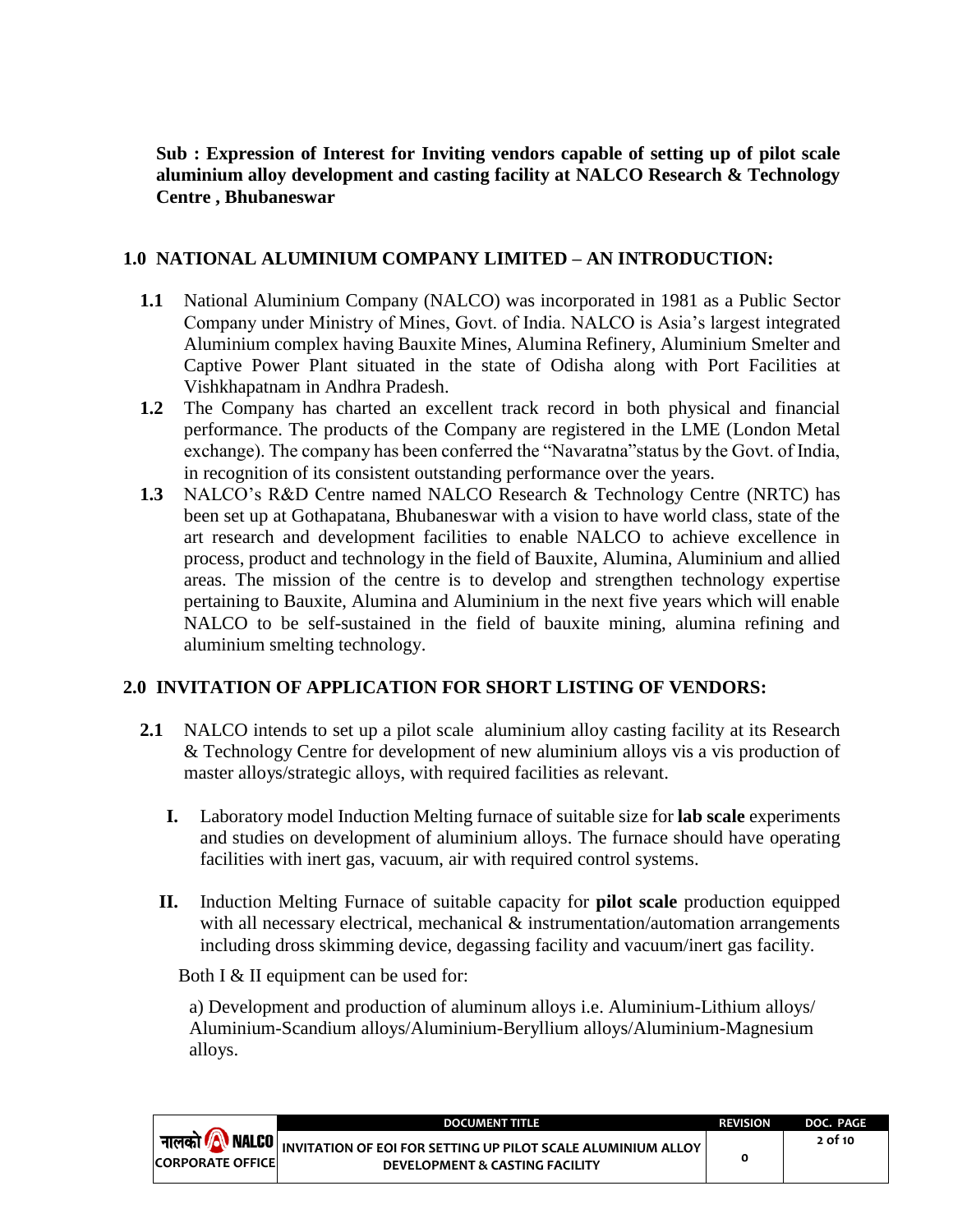b) Development and production of Aluminium **Master Alloys** e.g. AL-Cu, Al-Bi, Al-B, Al-Si, Al-Zr, Al-La etc.

- **III.** Aluminium ingot casting machine /Aluminium alloy Billet and Slab casting systems/Aluminium alloy Sheet Rolling facility of suitable capacity along with heat treatment/ homogenization systems **compatible to II**.
- **IV.** Required testing facilities.

The bidder may suggest the appropriate size/capacity for each unit of the Lab.furnace and above pilot scale facilities that would help us in development as well as pilot production of various alloys of aluminium. All units of this integrated aluminium alloy casting facility should be technically compatible to each other and the system should be capable to handle solid aluminium metal/alloy in any form.

- **2.2** The objective of the present EOI is to invite interested bidders to quote for the pilot scale facilities, which will help in freezing the requirements and shortlisting of qualified bidders for further course of action in setting up of the pilot plant at NRTC.
- **2.3** The broad scope of this EOI is to obtain offers from Reputed bidders for following:
	- **I.** Providing technical specifications for all segments of the proposed pilot scale Aluminium and its alloy melting, casting and rolling facilities including the heat treatment and homogenization facilities proposed to be set up at NRTC along with the budgetary offer with **item wise cost break-up** for supply items, installation and commissioning. Technical assistance for training, development and production of saleable master alloys as at 2.1 (b) and other alloys as at  $2.1(a)$  through the facility for a period of 3 years from the date of commissioning, extendable for another 2 years depending on Nalco's need.
	- **II.** Technical assistance for research & development on aluminium alloys not specified at 2.1 for a period of 3 years from the date of commissioning, extendable for another 2 years depending on Nalco's need.
	- **III.** Maintenance service support for a period of 3 years from the date of commissioning, extendable for another 2 years depending on Nalco's need.
	- **IV.** Installation and commissioning of all equipment, including all Civil, Electrical & Control & Instrumentation works.
	- **V.** Identification of testing & measurements requirements.
	- **VI.** Assuring supply of spares required for the period of 15 yrs.

# **2.4 Qualification criteria for consideration of the proposal:**

The bidders intending to participate in this tender shall fulfill the following qualification Criteria:

|                          | <b>DOCUMENT TITLE</b>                                                                                                                              | <b>REVISION</b> | DOC. PAGE |
|--------------------------|----------------------------------------------------------------------------------------------------------------------------------------------------|-----------------|-----------|
| <b>CORPORATE OFFICEL</b> | <b>  नालको <mark>/A</mark> NALCO</b>   INVITATION OF EOI FOR SETTING UP PILOT SCALE ALUMINIUM ALLOY  <br><b>DEVELOPMENT &amp; CASTING FACILITY</b> |                 | २ of 10   |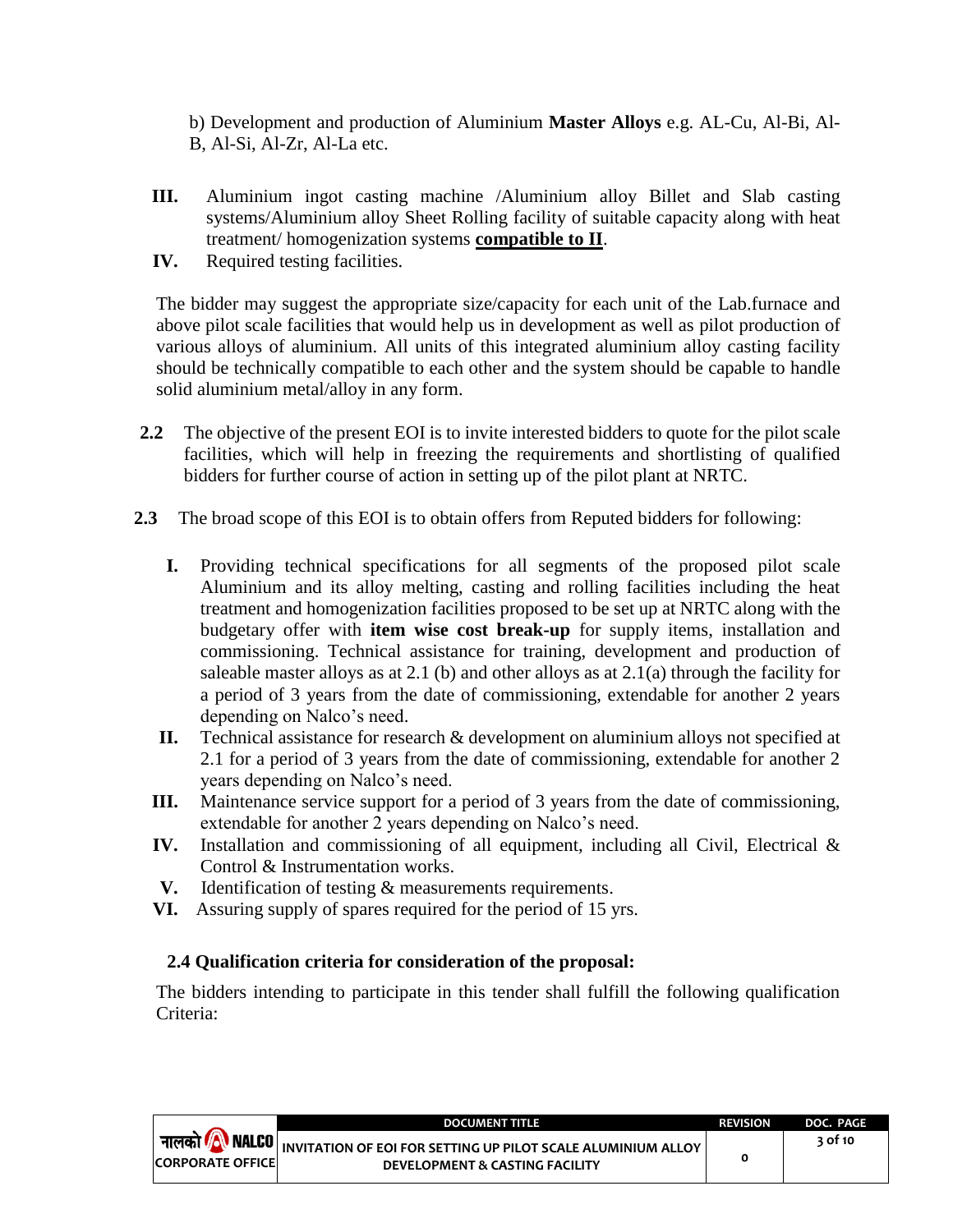- **I.** The Vendor must have supplied, commissioned or completed performances of at least one R&D pilot scale aluminium alloy casting system as described in this EOI anywhere in the world during the last 15 years from the date of floating of EOI.
- **II.** The said project must have been completed and or in operation anywhere in the world. Supporting documents to this effect may be submitted.
- **III.** Bid could be submitted through a Consortium or Association also. In such case, one of the bidders of the Consortium applying for the EOI must have executed or involved/responsible for the supply/design engineering and commissioning of a similar pilot scale project brought out in this EOI. A copy of consortium agreement to be submitted along with the bid.
- **IV.** The vendor should submit previous experience for documentary evidence & client details as per formats enclosed in Annexures.
- **V.** The firm should be financially sound, which would be judged by their latest audited accounts. The net worth should be positive during the last accounting year (documentary evidence to be provided).

# **3.0 BIDDING TERMS**

### **3.1 Conditions under which this EOI is issued**

- **I.** This EOI is not a commercial offer and is issued with no commitment. NALCO reserves the right to withdraw the EOI in the best interest of the organization and change or vary any part thereof at any stage. NALCO also reserves the right to disqualify any bidder, should it be so necessary at any stage.
- **II.** The Term of Reference given above is for enabling the bidder to submit their response for EOI. This TOR (Term of Reference) in no case is to be presumed as final for Request for Quotation (RFQ). Technical discussion and deliberations will be held with short listed parties so as to decide upon the final term of reference/technical specification in line with the requirement of the project. Modalities and time for the discussion will be intimated to the short listed parties at a later date. Based on the discussion with the short listed parties a detailed and elaborate TOR will be prepared covering all aspect of the project. The Short-listed bidders would be issued formal tender enquiry/Request for Quotation inviting their technical and commercial bids with final TOR.
- **III.** Timing and sequence of events resulting from this EOI shall ultimately be determined by NALCO.
- **IV.** No oral conversations or agreements with any official, or employee of NALCO shall affect or modify any terms of this EOI and any alleged oral agreement or arrangement made by a bidder with any department, official or employee of NALCO shall be superseded by the definitive agreement that results from this EOI process. Oral communications by NALCO to bidders shall not be considered

|                         | <b>DOCUMENT TITLE</b>                                                                                               | <b>REVISION</b> | DOC. PAGE |
|-------------------------|---------------------------------------------------------------------------------------------------------------------|-----------------|-----------|
| <b>CORPORATE OFFICE</b> | नालको <b>/ NALCO</b> NIVITATION OF EOI FOR SETTING UP PILOT SCALE ALUMINIUM ALLOY<br>DEVELOPMENT & CASTING FACILITY |                 | 4 of 10   |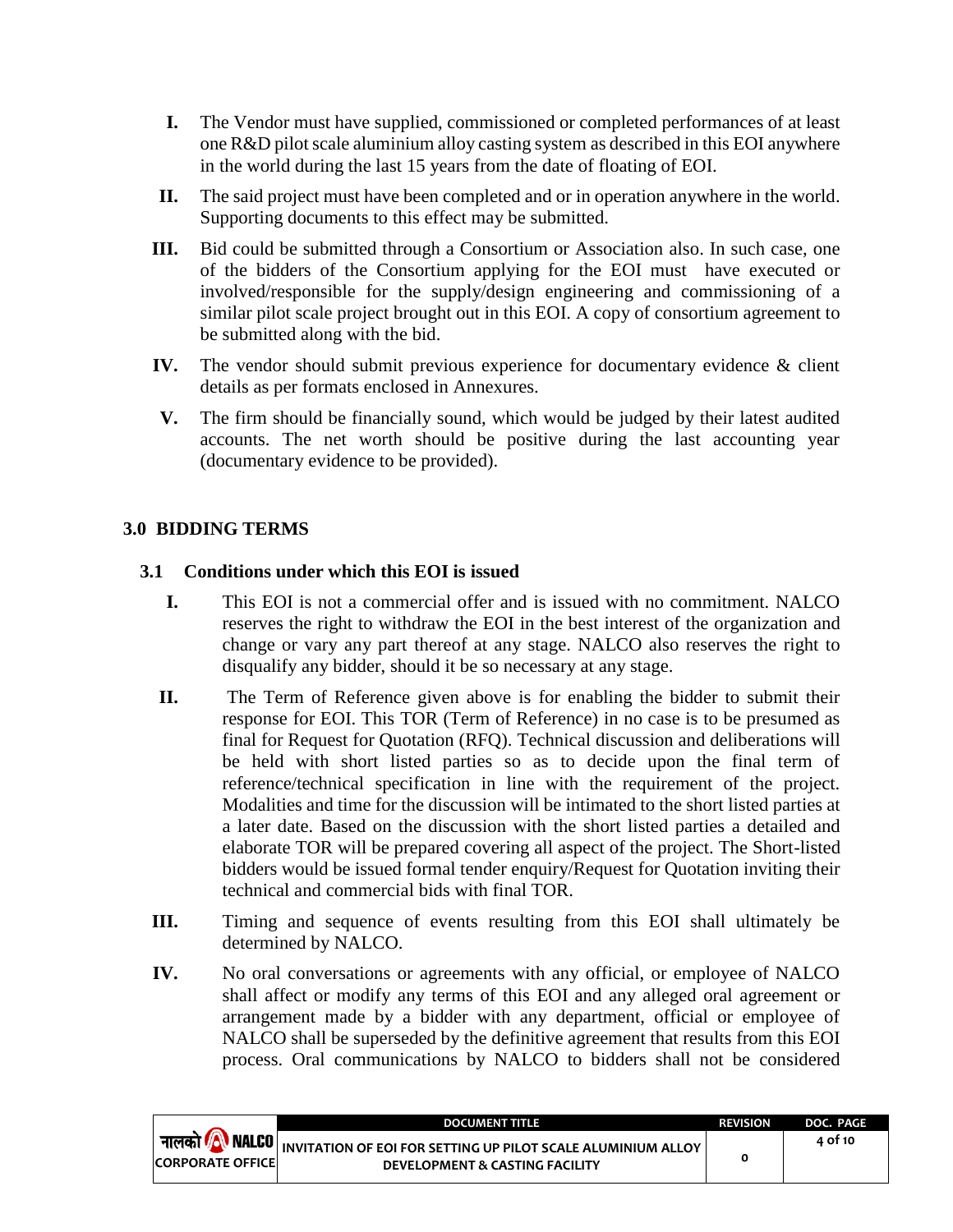binding on NALCO, nor shall any written materials provided by any person other than authorized person from NALCO.

- **V.** Neither the bidder nor any of the bidder's representatives shall have any claims whatsoever against NALCO or any of their respective officials or employees arising out of, or relating to this EOI or these procedures (other than those arising under a definitive service agreement with the bidder in accordance with the terms thereof).
- **VI.** Bidders may seek any clarification from NALCO before submitting their proposal in writing/ through email only, from the authorized person.

### **3.2 Availability of EOI documents**:

The bidders may go through the EOI document for an overview of the scope of work, bidder's qualification criteria, other bidding terms and conditions etc.

- **I.** Bidders should download the complete set of EOI documents which is available in the NALCO website [www.nalcoindia.com.](http://www.nalcoindia.com/) EOI documents are also available in the website [www.eprocure.gov.in.](http://www.eprocure.gov.in/)
- **II.** Bidders are requested to visit the above websites regularly for corrigendum towards any modification/ addition/ bid due date extension etc. for this EOI, since the same shall not be published in newspapers.

#### **3.3 Rights to the content of the proposal**

For all the bids received before the last date and time of bid submission, the proposals and accompanying documentation of the proposal will become the property of NALCO and will not be returned after opening of the pre-qualification proposals.

#### **3.4 Acknowledgement of understanding of terms**

By submitting a proposal, each bidder shall be deemed to acknowledge that it has fully understood the requirements of Nalco and informed itself as to all existing conditions and limitations.

#### **3.5 Language of proposals**

The proposal and all correspondence and documents shall be written in English.

# **4.0 PREPARATION/ SUBMISSION OF EOI**

Interested applicants are requested to submit their application in a format as outlined below in order to achieve the objectives of maintaining uniform application structure for all the applicants:

Part- I – Covering Letter

Covering Letter from the Bidder as per the format provided in Annexure – Form I

Part - II: Organisation profile.as per Annexure – form II

Part III- The information regarding fulfillment of technical criteria as per Annexure form III.

# **5.0 INSTRUCTION TO APPLICANTS**

|                          | DOCUMENT TITLE.                                                                                                                                     | <b>REVISION</b> | DOC. PAGE |
|--------------------------|-----------------------------------------------------------------------------------------------------------------------------------------------------|-----------------|-----------|
| <b>CORPORATE OFFICE!</b> | <b>∣ नालको <mark>∕A</mark>\ NALCO  </b> INVITATION OF EOI FOR SETTING UP PILOT SCALE ALUMINIUM ALLOY <sup> </sup><br>DEVELOPMENT & CASTING FACILITY |                 | 5 of 10   |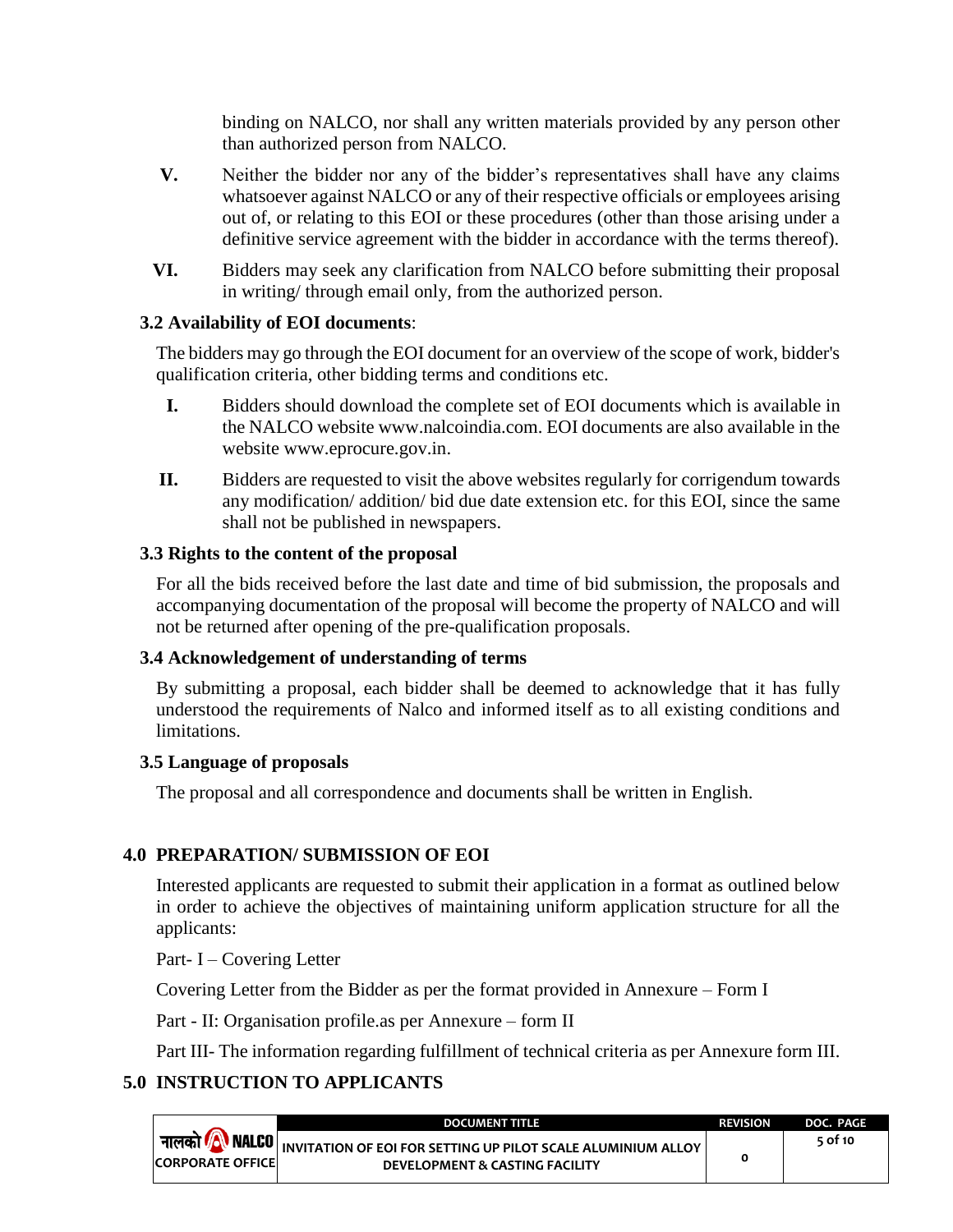- **5.1** Applicants are expected to examine carefully the contents of all the documents provided. Failure to comply with the requirements of EOI will be at the applicant's own risk.
- **5.2** It would be deemed that prior to the submission of the application, the applicants:
	- **I.** Made a complete and careful examination of requirements and other information set forth in this EOI request document.
	- **II.** Received all such relevant information as it has requested from NALCO.
- **5.3** NALCO shall not be liable for any mistake or error by the applicant in respect of the above.
- **5.4** The applicant shall bear all costs associated with the preparation or delivery of its application.
- **5.5** The applicant shall not disclose confidential information to any third party without prior written approval of NALCO.
- **5.6** NALCO reserves its right to call for original of the supporting documents for verification if so deemed fit and also cross-check for any details as furnished by the applicant from their previous clients etc. The applicant shall have no objection whatsoever in this regard.
- **5.7** The applicant shall submit an undertaking that there is no pending court cases or otherwise on them by the Govt. or Govt. Depts. / Statutory authorities whichmight infringe upon their rights to participate in such empanelment with a CPSE.
- **5.8** NALCO reserves the rights to make use of available data for evaluation of the application that have been submitted against this request.
- **5.9** The applicants may note that mere submission of application shall not entitle automatic qualification of the EOI application.
- **5.10** Telefax/ E-mail/ CD maynot be accepted unless accompanied by formal signed documents. NALCO takes no responsibility for delay, loss or non-receipt of document sent by Post/Courier.
- **5.11** NALCO reserves the right to accept or reject any application and to annul the EOI process and reject all applications at any time without thereby incurring any liability to the affected applicant(s) or any obligation to inform the affectedapplicant(s) of the grounds for the NALCO's action.
- **5.12** The application for EOI complete in all respect should be sent to the office of the

#### **Dy. General Manager (R&D), Corporate Office, NALCO Bhavan, P-1, Nayapalli, Bhubaneswar -751013 Phone: +91 9437022419, Email: [binuta.patra@nalcoinda.co.in](mailto:binuta.patra@nalcoinda.co.in)**

on or before **20.12.2018 , 12:00 PM IST**.

|                                                       | <b>DOCUMENT TITLE</b>                                                                          | <b>REVISION</b> | DOC. PAGE |
|-------------------------------------------------------|------------------------------------------------------------------------------------------------|-----------------|-----------|
| नालको <i>(A</i> ) NALCO  <br><b>CORPORATE OFFICEL</b> | INVITATION OF EOI FOR SETTING UP PILOT SCALE ALUMINIUM ALLOY<br>DEVELOPMENT & CASTING FACILITY |                 | 6 of 10   |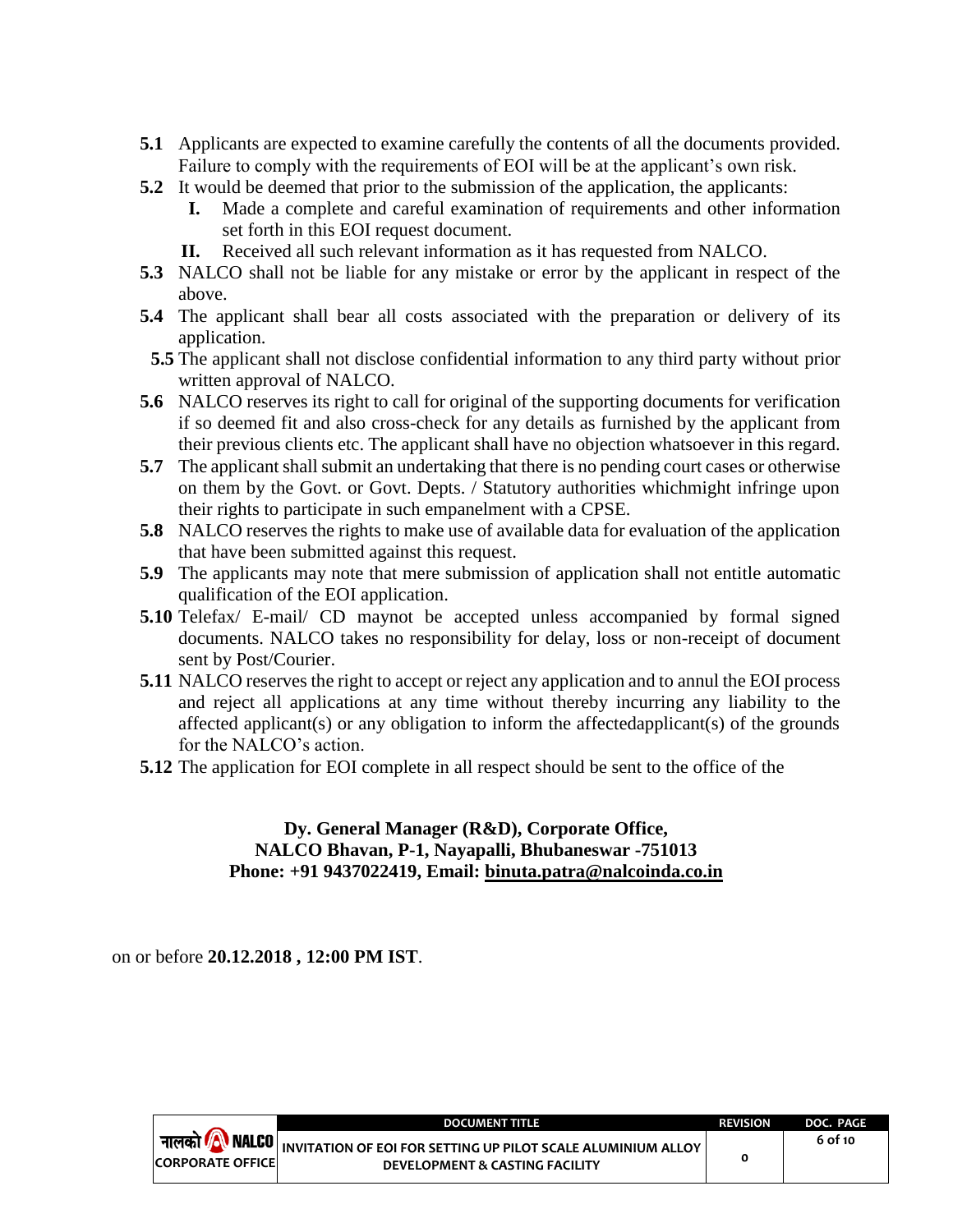Bidders from outside India intending to participate in this EOI may submit an advance copy of signed bid through email to DGM (R&D). Documents received through email on/before due date shall be accepted by NALCO. However the final acceptance of the bids will be based on the hard copies of the documents received by NALCO.

- **5.13** Any applicant requiring any clarification on the terms and conditions for this EOI request document may notify NALCO in writing or facsimile or e-mail. The applicants must send their queries at least 7 days prior to the last date for submission of application only in the address mentioned at clause 5.12. Correspondence sent to any other person/address may not be accepted.
- **5.14** Post application correspondences may be made over e-mail only to DGM (R&D) at the above address. The applicants are advised to furnish authorize e-mail id along with an alternative e-mail for all communications. Mail received from the authorized or the alternative mail ids shall only be accepted. All correspondence/enquiry should be submitted to the following in writing by fax/ post/ courier/email:**[binuta.patra@nalcoindia.co.in.](mailto:binuta.patra@nalcoindia.co.in)**
- **5.15** On receipt of the proposals of EOI from the bidders the same shall be scrutinized/evaluated by NALCO. The shortlisted vendors, who are prima facie considered capable of executing the proposed work may be invited for technical discussions / presentations. During these technical discussions stage the agency may add those other stake holders in the discussions who could add value to the discussions. The agencies may be allowed to present their credentials/capability to undertake the job. During the meeting, NALCO shall seek all relevant technical details from all such parties who can undertake similar jobs in order to finalize the Technical Specifications & Evaluation Criteria.

Once the technical specifications and evaluation criteria are finalized, the second stage of tendering would consist of calling for techno commercial bids.

|                          | <b>DOCUMENT TITLE</b>                                                                                                   | <b>REVISION</b> | DOC. PAGE |
|--------------------------|-------------------------------------------------------------------------------------------------------------------------|-----------------|-----------|
| <b>CORPORATE OFFICEL</b> | नालको <b>(A) NALCO</b> INVITATION OF EOI FOR SETTING UP PILOT SCALE ALUMINIUM ALLOY I<br>DEVELOPMENT & CASTING FACILITY |                 | 7 of 10   |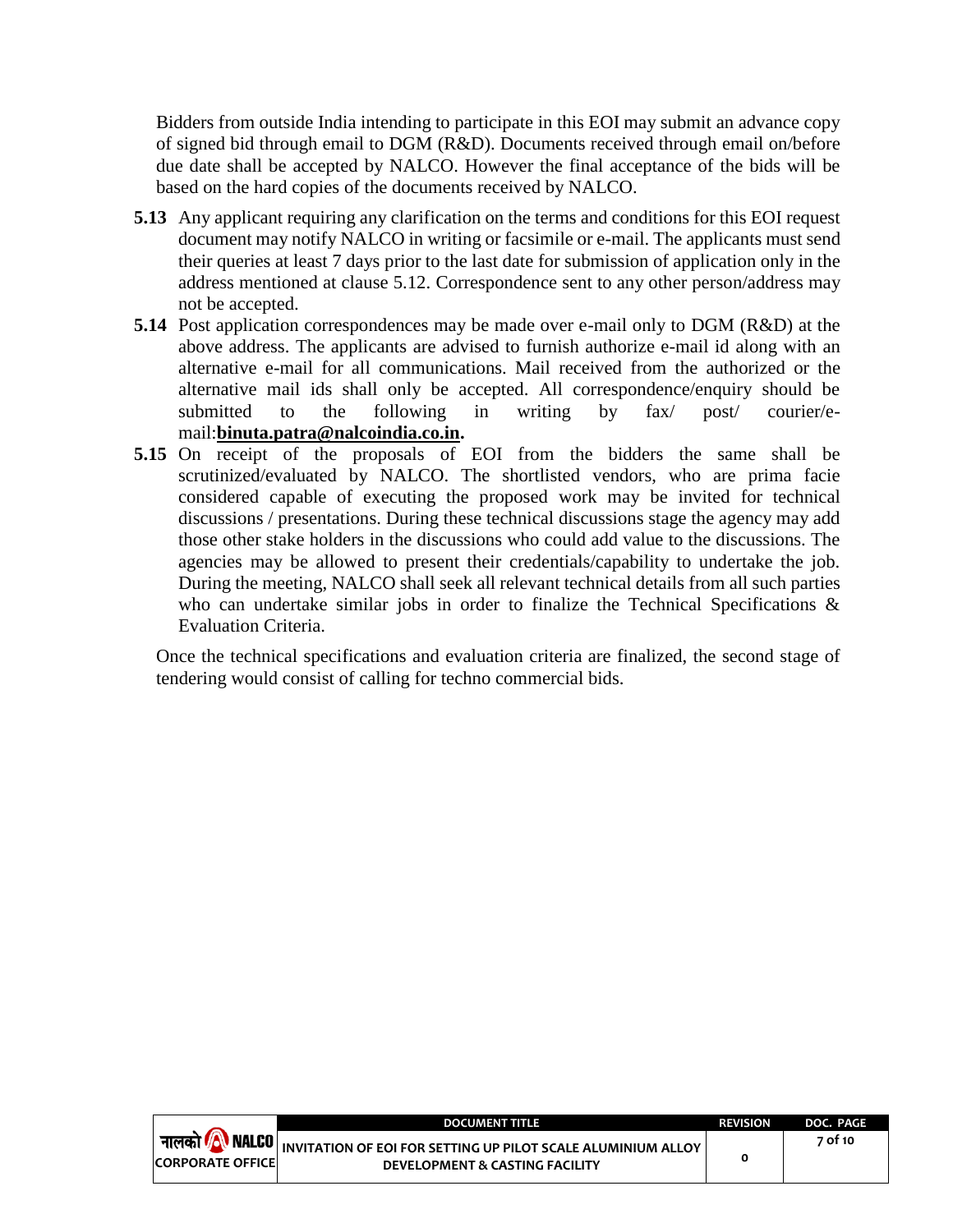#### *FORM I: COVERING LETTER*

*[Date]*

*(Company letterhead)* 

*To,*

*DGM (R&D), Corporate Office NALCO BHAVAN, P1, Nayapalli Bhubaneswar - 751013. Ref: Expression of interest for setting up of pilot scale aluminium alloy casting facility at NRTC, BBSR.*

*Dear Sir,* 

*Having examined the Expression of Interest (EOI), I/we, the undersigned, on behalf of our company intend to participate in the above mentioned Project and submit qualification requirements proposal in response to the Expression of Interest (EOI) for the said project. We attach hereto the response as required by the EOI, which constitutes our proposal. Primary and Secondary contacts for our company are:*

|                      | <b>Primary Contact</b> | <b>Secondary Contact</b> |
|----------------------|------------------------|--------------------------|
| Name:                |                        |                          |
| Title:               |                        |                          |
| <b>Company Name:</b> |                        |                          |
| Address:             |                        |                          |
| <b>Phone:</b>        |                        |                          |
| Mobile:              |                        |                          |
| Fax:                 |                        |                          |
| E Mail:              |                        |                          |

*I/We confirm that the information contained in this response or any part thereof, including its exhibits and other documents is true, accurate, verifiable and complete. This response includes all information necessary to ensure that the statements therein do not in whole or in part mislead NALCO in its short-listing process. We fully understand and agree to comply that on verification, I/We also understand that incorrect information furnished in this process shall render the bid/ order liable for rejection at any stage of evaluation/ work execution. Our Company agrees for acceptance of all the terms and conditions set out in the EOI document. It is hereby confirmed that I/We are entitled to act on behalf of our company/ corporation/ firm/ organization and empowered to sign this document as well as such other documents, which may be required in this connection.*

*Dated this…………..Day of………..2018*

*(Signature) and Seal of Company (In the capacity of) (Name)*

 *(Name)*

**DOCUMENT TITLE REVISION DOC. PAGE** नालको *( N* NALCO **8 of 10 INVITATION OF EOI FOR SETTING UP PILOT SCALE ALUMINIUM ALLOY DEVELOPMENT & CASTING FACILITY 0 CORPORATE OFFICE**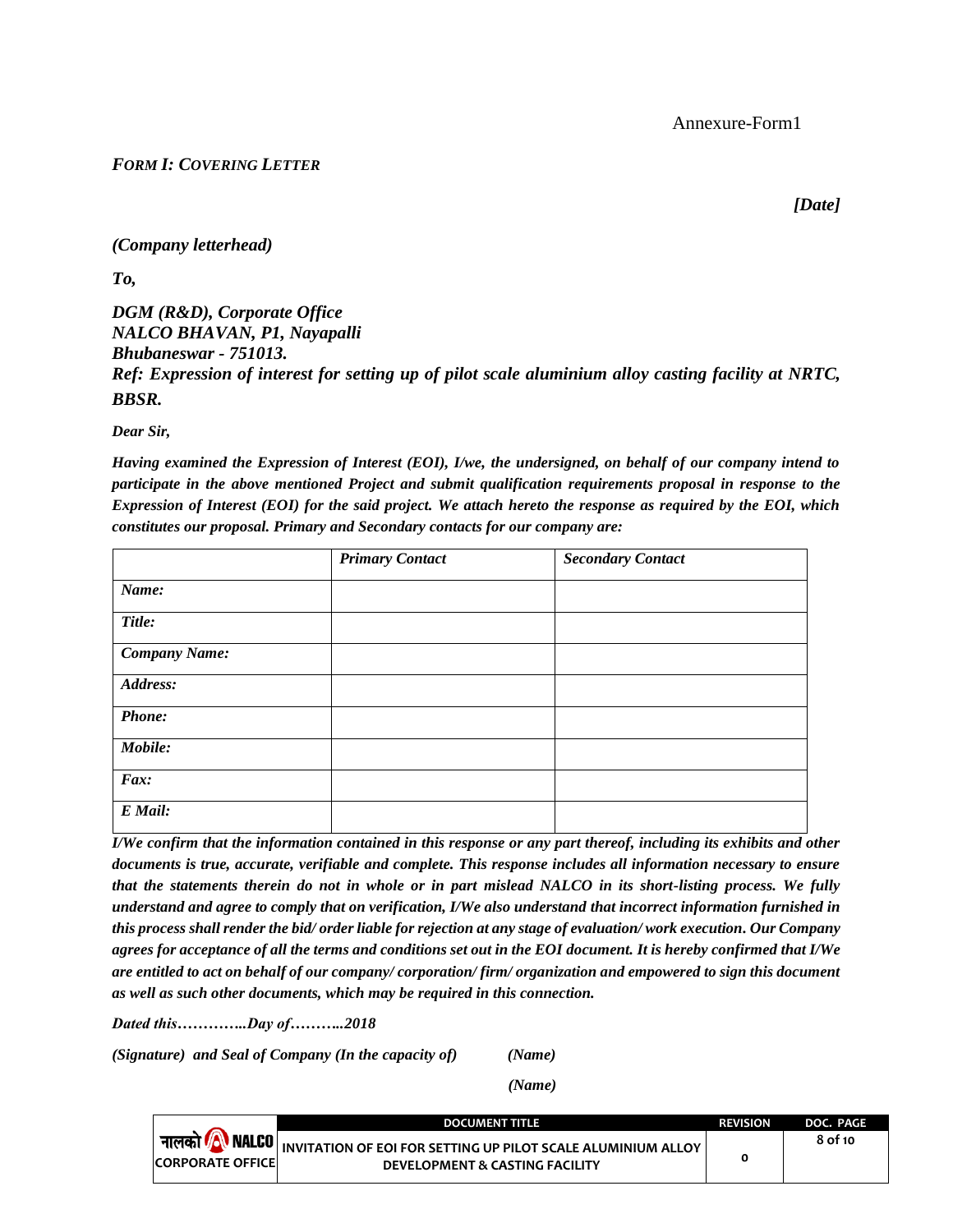# **Annexure-Form-II**

# **General Profile of the Company**

| 1. | Name of firm                                                     |                        |
|----|------------------------------------------------------------------|------------------------|
| 2. | <b>Head office address</b>                                       |                        |
| 3. | <b>Telephone</b>                                                 | <b>Contact Person:</b> |
| 4. | Fax                                                              | <b>Email ID:</b>       |
| 5. | Place of incorporation / Year of incorporation /<br>registration | registration           |
| 6. | <b>Company brief</b>                                             |                        |

**Signature of Bidder**

Ξ

|                          | <b>DOCUMENT TITLE</b>                                                                                                               | <b>REVISION</b> | DOC. PAGE |
|--------------------------|-------------------------------------------------------------------------------------------------------------------------------------|-----------------|-----------|
| <b>CORPORATE OFFICEL</b> | <b>  नालको <mark>/ NALCO</mark></b> NINVITATION OF EOI FOR SETTING UP PILOT SCALE ALUMINIUM ALLOY<br>DEVELOPMENT & CASTING FACILITY |                 | 9 of 10   |
|                          |                                                                                                                                     |                 |           |